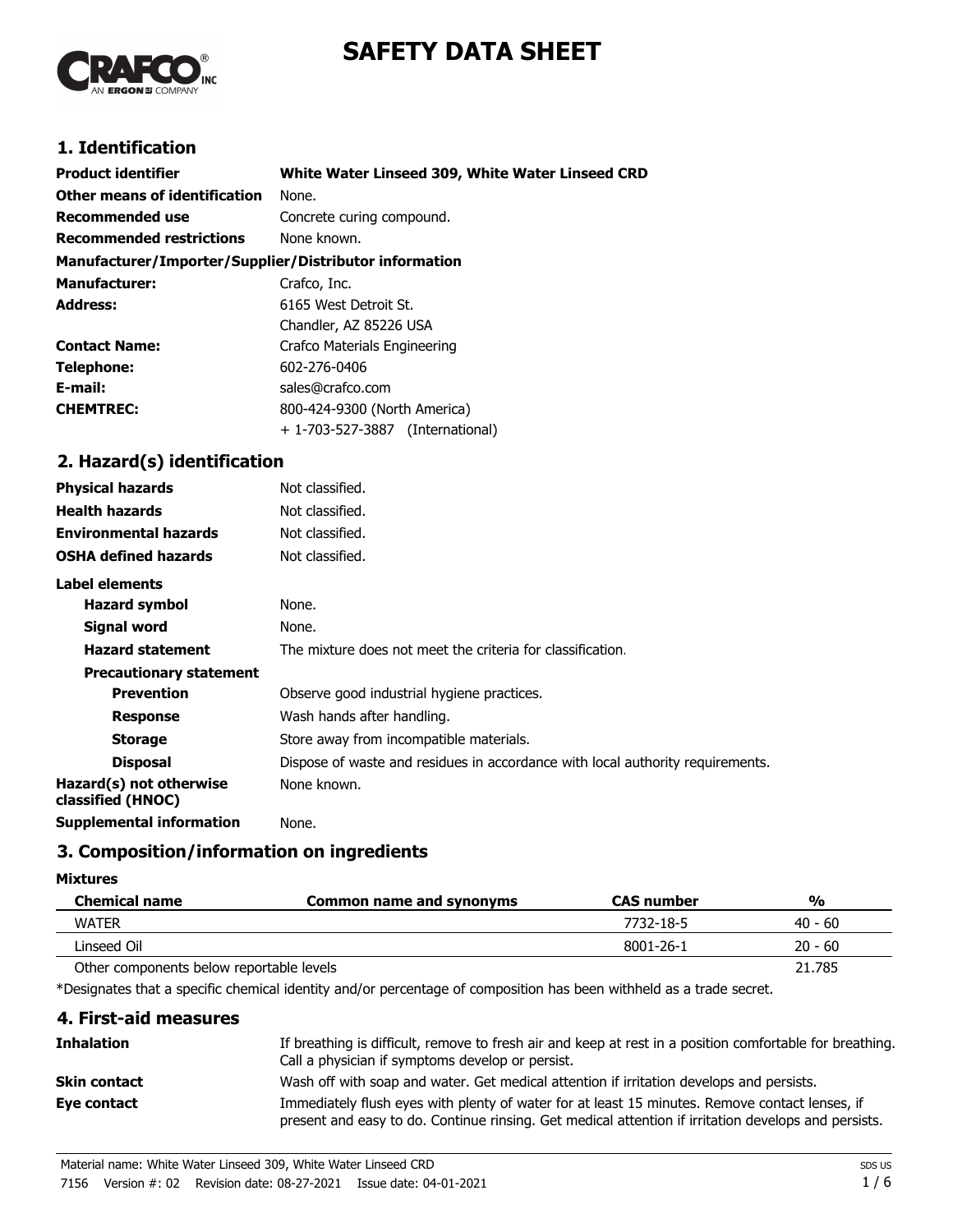| <b>Ingestion</b>                                                                    | Rinse mouth thoroughly. Do not induce vomiting without advice from poison control center. If<br>vomiting occurs, keep head low so that stomach content doesn't get into the lungs. Do not use<br>mouth-to-mouth method if victim ingested the substance. Never give anything by mouth to a victim<br>who is unconscious or is having convulsions. Get medical attention if symptoms occur. |
|-------------------------------------------------------------------------------------|--------------------------------------------------------------------------------------------------------------------------------------------------------------------------------------------------------------------------------------------------------------------------------------------------------------------------------------------------------------------------------------------|
| <b>Most important</b><br>symptoms/effects, acute and<br>delayed                     | Direct contact with eyes may cause temporary irritation.                                                                                                                                                                                                                                                                                                                                   |
| <b>Indication of immediate</b><br>medical attention and special<br>treatment needed | Treat symptomatically.                                                                                                                                                                                                                                                                                                                                                                     |
| <b>General information</b>                                                          | Ensure that medical personnel are aware of the material(s) involved, and take precautions to<br>protect themselves. Get medical attention if symptoms occur.                                                                                                                                                                                                                               |

# **5. Fire-fighting measures**

| Suitable extinguishing media                                        | Water fog. Foam. Dry chemical powder. Carbon dioxide (CO2).                                                                                                         |
|---------------------------------------------------------------------|---------------------------------------------------------------------------------------------------------------------------------------------------------------------|
| Unsuitable extinguishing<br>media                                   | Do not use water jet as an extinguisher, as this will spread the fire.                                                                                              |
| <b>Specific hazards arising from</b><br>the chemical                | During fire, gases hazardous to health may be formed.                                                                                                               |
| Special protective equipment<br>and precautions for<br>firefighters | Firefighters must use standard protective equipment including flame retardant coat, helmet with<br>face shield, gloves, rubber boots, and in enclosed spaces, SCBA. |
| <b>Fire fighting</b><br>equipment/instructions                      | Move containers from fire area if you can do so without risk. In the event of fire, cool tanks with<br>water spray.                                                 |
| <b>Specific methods</b>                                             | Use standard firefighting procedures and consider the hazards of other involved materials.                                                                          |
| <b>General fire hazards</b>                                         | No unusual fire or explosion hazards noted.                                                                                                                         |

# **6. Accidental release measures**

| <b>Personal precautions,</b><br>protective equipment and<br>emergency procedures | Ventilate closed spaces before entering them. Do not breathe mist or vapor. Keep unnecessary<br>personnel away. For personal protection, see section 8 of the SDS. Keep people away from and<br>upwind of spill/leak.                                                                                           |
|----------------------------------------------------------------------------------|-----------------------------------------------------------------------------------------------------------------------------------------------------------------------------------------------------------------------------------------------------------------------------------------------------------------|
| <b>Methods and materials for</b><br>containment and cleaning up                  | Large Spills: Stop the flow of material, if this is without risk. Dike the spilled material, where this is<br>possible. Remove with vacuum trucks or pump to storage/salvage vessels. Absorb in vermiculite,<br>dry sand or earth and place into containers. Following product recovery, flush area with water. |
|                                                                                  | Small Spills: Wipe up with absorbent material (e.g. cloth, fleece). Clean surface thoroughly to<br>remove residual contamination.                                                                                                                                                                               |
| <b>Environmental precautions</b>                                                 | Never return spills to original containers for re-use. For waste disposal, see section 13 of the SDS.<br>Avoid discharge into drains, water courses or onto the ground.                                                                                                                                         |
| 7. Handling and storage                                                          |                                                                                                                                                                                                                                                                                                                 |
| <b>Precautions for safe handling</b>                                             | Avoid prolonged exposure. Observe good industrial hygiene practices. Wear appropriate personal<br>protective equipment. Provide adequate ventilation. Wash thoroughly after handling. Avoid release                                                                                                             |

to the environment. Store in tightly closed container. Store away from incompatible materials (see Section 10 of the SDS). Prevent electrostatic charge build-up by using common bonding and grounding techniques. **Conditions for safe storage, including any incompatibilities**

# **8. Exposure controls/personal protection**

### **Occupational exposure limits**

The following constituents are the only constituents of the product which have a PEL, TLV or other recommended exposure limit At this time, the other constituents have no known exposure limits.

| US. OSHA Table Z-1 Limits for Air Contaminants (29 CFR 1910.1000) |      |                   |                      |
|-------------------------------------------------------------------|------|-------------------|----------------------|
| <b>Components</b>                                                 | Type | Value             | Form                 |
| Linseed Oil (CAS 8001-26-1)                                       | PEL  | 5 mg/m $3$        | Respirable fraction. |
|                                                                   |      | $15 \text{ mg/m}$ | Total dust.          |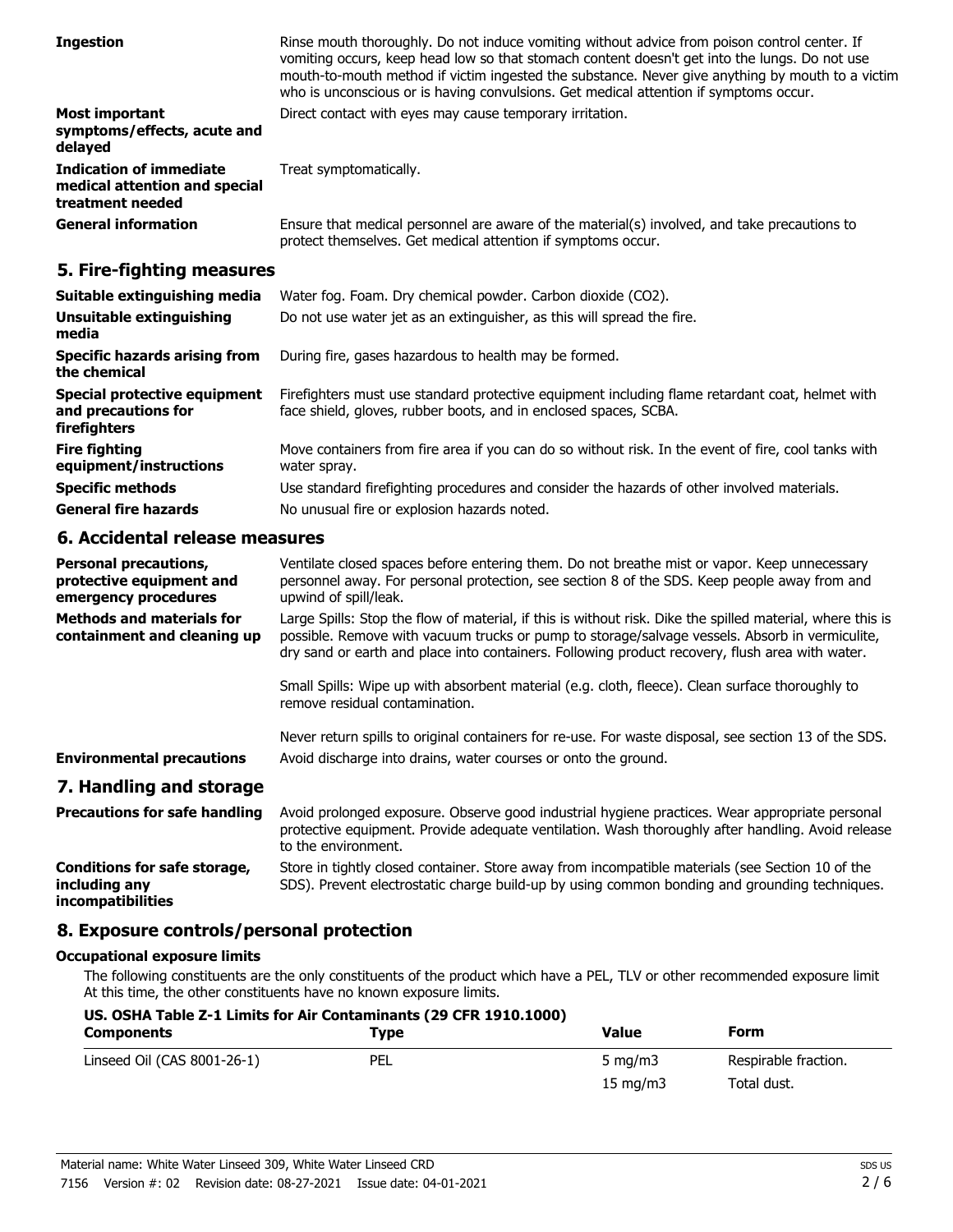| US. NIOSH: Pocket Guide to Chemical Hazards<br><b>Components</b> | Type                                                                                                                                                                                                                        | <b>Value</b>                                                                                                                                     | <b>Form</b>      |
|------------------------------------------------------------------|-----------------------------------------------------------------------------------------------------------------------------------------------------------------------------------------------------------------------------|--------------------------------------------------------------------------------------------------------------------------------------------------|------------------|
| Linseed Oil (CAS 8001-26-1)                                      | TWA                                                                                                                                                                                                                         | 5 mg/m $3$                                                                                                                                       | Respirable mist. |
|                                                                  |                                                                                                                                                                                                                             | $10 \text{ mg/m}$                                                                                                                                | Total mist       |
| <b>Biological limit values</b>                                   | No biological exposure limits noted for the ingredient(s).                                                                                                                                                                  |                                                                                                                                                  |                  |
| <b>Appropriate engineering</b><br><b>controls</b>                |                                                                                                                                                                                                                             | Provide adequate ventilation, including appropriate local extraction, to ensure that the defined<br>occupational exposure limit is not exceeded. |                  |
|                                                                  | Individual protection measures, such as personal protective equipment                                                                                                                                                       |                                                                                                                                                  |                  |
| Eye/face protection                                              | Wear safety glasses with side shields (or goggles).                                                                                                                                                                         |                                                                                                                                                  |                  |
| <b>Skin protection</b>                                           |                                                                                                                                                                                                                             |                                                                                                                                                  |                  |
| <b>Hand protection</b>                                           | Wear appropriate chemical resistant gloves.                                                                                                                                                                                 |                                                                                                                                                  |                  |
| <b>Other</b>                                                     | Wear appropriate chemical resistant clothing. Wear eye/face protection.                                                                                                                                                     |                                                                                                                                                  |                  |
| <b>Respiratory protection</b>                                    | In case of insufficient ventilation, wear suitable respiratory equipment.                                                                                                                                                   |                                                                                                                                                  |                  |
| <b>Thermal hazards</b>                                           | Wear appropriate thermal protective clothing, when necessary.                                                                                                                                                               |                                                                                                                                                  |                  |
| <b>General hygiene</b><br>considerations                         | Always observe good personal hygiene measures, such as washing after handling the material and<br>before eating, drinking, and/or smoking. Routinely wash work clothing and protective equipment to<br>remove contaminants. |                                                                                                                                                  |                  |

# **9. Physical and chemical properties**

| <b>Appearance</b>                                 | Non-Transparent Off-White Liquid |
|---------------------------------------------------|----------------------------------|
| <b>Physical state</b>                             | Liquid.                          |
| Form                                              | Liquid.                          |
| Color                                             | Off-white.                       |
| Odor                                              | Linseed Oil.                     |
| Odor threshold                                    | Not available.                   |
| рH                                                | $8 - 9$                          |
| <b>Melting point/freezing point</b>               | 32 °F (0 °C)                     |
| Initial boiling point and<br>boiling range        | 212 °F (100 °C)                  |
| <b>Flash point</b>                                | Not available.                   |
| <b>Evaporation rate</b>                           | Not available.                   |
| <b>Flammability (solid, gas)</b>                  | Not applicable.                  |
| Upper/lower flammability or explosive limits      |                                  |
| <b>Flammability limit - lower</b><br>(%)          | Not available.                   |
| <b>Flammability limit -</b><br>upper $(% )$       | Not available.                   |
| <b>Explosive limit - lower</b><br>(9/6)           | Not available.                   |
| <b>Explosive limit - upper</b><br>(%)             | Not available.                   |
| <b>Vapor pressure</b>                             | Not available.                   |
| <b>Vapor density</b>                              | $> 1$ (1 = air)                  |
| <b>Relative density</b>                           | Not available.                   |
| Solubility(ies)                                   |                                  |
| <b>Solubility (water)</b>                         | Not available.                   |
| <b>Partition coefficient</b><br>(n-octanol/water) | Not available.                   |
| <b>Auto-ignition temperature</b>                  | Not available.                   |
| <b>Decomposition temperature</b>                  | Not available.                   |
| <b>Viscosity</b>                                  | Not available.                   |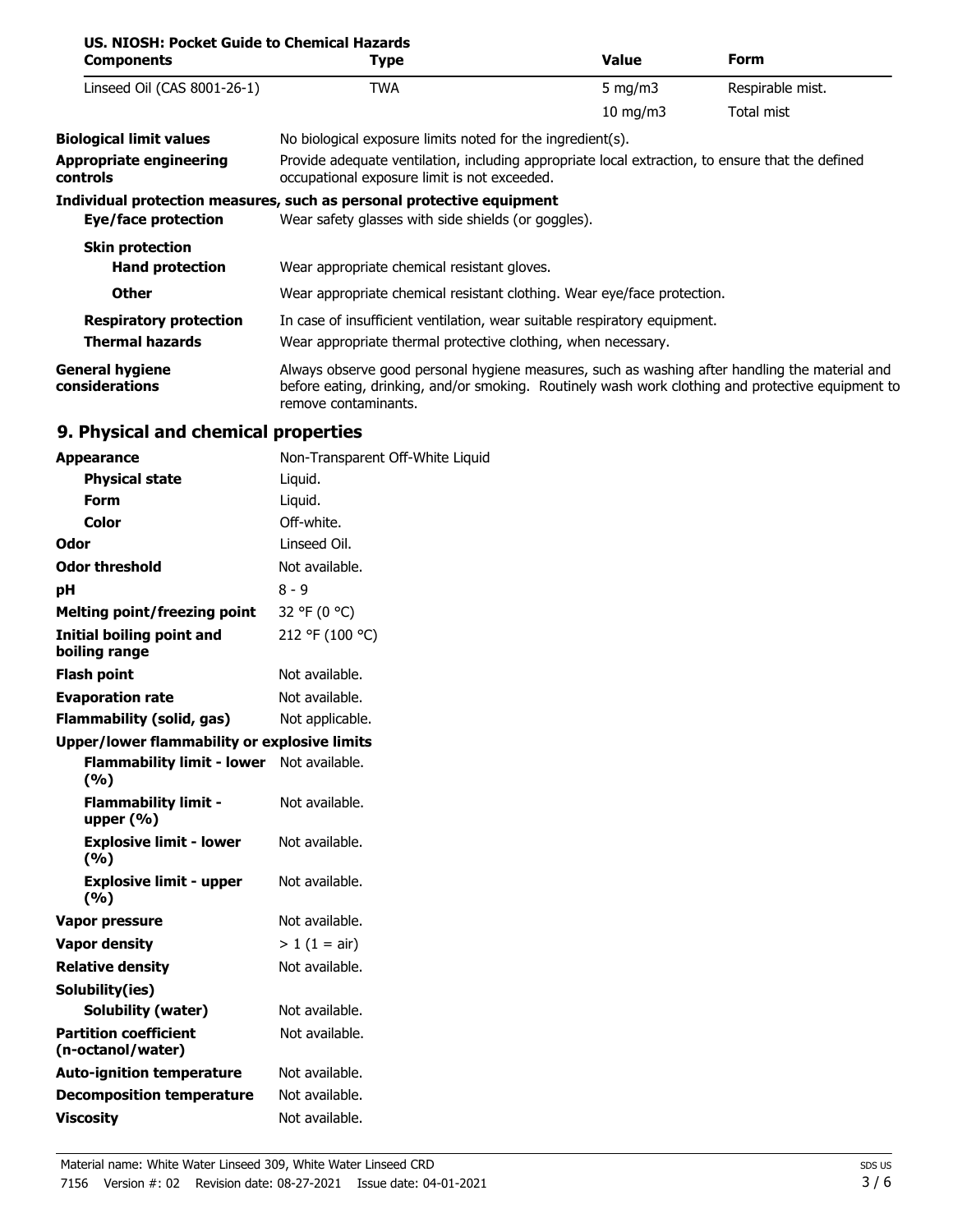| Other information       |                    |
|-------------------------|--------------------|
| <b>Density</b>          | 8.20 - 8.30 lb/gal |
| <b>Percent volatile</b> | $50 - 54$ %        |
| <b>Specific gravity</b> | $0.983 - 1.019$    |
| voc                     | $200$ g/l          |

# **10. Stability and reactivity**

| <b>Reactivity</b>                            | The product is stable and non-reactive under normal conditions of use, storage and transport                                                                   |
|----------------------------------------------|----------------------------------------------------------------------------------------------------------------------------------------------------------------|
| <b>Chemical stability</b>                    | Material is stable under normal conditions.                                                                                                                    |
| <b>Possibility of hazardous</b><br>reactions | Hazardous polymerization does not occur.                                                                                                                       |
| <b>Conditions to avoid</b>                   | Keep away from heat, hot surfaces, sparks, open flames and other ignition sources. Contact with<br>incompatible materials. Strong acids. Contact with alkalis. |
| <b>Incompatible materials</b>                | Strong oxidizing agents. Strong acids. Alkalis. Non-polar solvents.                                                                                            |
| <b>Hazardous decomposition</b><br>products   | No hazardous decomposition products are known.                                                                                                                 |

# **11. Toxicological information**

### **Information on likely routes of exposure**

| <b>Inhalation</b>                                                                  | Prolonged inhalation may be harmful.                     |
|------------------------------------------------------------------------------------|----------------------------------------------------------|
| <b>Skin contact</b>                                                                | No adverse effects due to skin contact are expected.     |
| Eye contact                                                                        | Direct contact with eyes may cause temporary irritation. |
| <b>Ingestion</b>                                                                   | Expected to be a low ingestion hazard.                   |
| Symptoms related to the<br>physical, chemical and<br>toxicological characteristics | Direct contact with eyes may cause temporary irritation. |

### **Information on toxicological effects**

| <b>Acute toxicity</b>                | Not known.                                               |
|--------------------------------------|----------------------------------------------------------|
| <b>Skin corrosion/irritation</b>     | Prolonged skin contact may cause temporary irritation.   |
| Serious eve damage/eve<br>irritation | Direct contact with eyes may cause temporary irritation. |

### **Respiratory or skin sensitization**

| <b>Respiratory sensitization</b> | Not a respiratory sensitizer.                                                                                                                               |
|----------------------------------|-------------------------------------------------------------------------------------------------------------------------------------------------------------|
| <b>Skin sensitization</b>        | This product is not expected to cause skin sensitization.                                                                                                   |
| <b>Germ cell mutagenicity</b>    | No data available to indicate product or any components present at greater than 0.1% are<br>mutagenic or genotoxic.                                         |
| Carcinogenicity                  | This product contains crystalline silica. Silica is a known carcinogen; however in this encapsulated<br>form the normal routes of exposure are unavailable. |

### **IARC Monographs. Overall Evaluation of Carcinogenicity**

Not listed.

**OSHA Specifically Regulated Substances (29 CFR 1910.1001-1052)**

Not regulated.

**US. National Toxicology Program (NTP) Report on Carcinogens** Not listed.

| IVUL IISLEU.                 |                 |
|------------------------------|-----------------|
| <b>Reproductive toxicity</b> | Not classified. |

| Specific target organ toxicity<br>- single exposure   | Not classified.                                                                   |
|-------------------------------------------------------|-----------------------------------------------------------------------------------|
| Specific target organ toxicity<br>- repeated exposure | Not classified.                                                                   |
| Aspiration hazard                                     | Not an aspiration hazard.                                                         |
| Chronic effects                                       | Prolonged inhalation may be harmful. Prolonged exposure may cause chronic effects |
| <b>Further information</b>                            | This product has no known adverse effect on human health.                         |
|                                                       |                                                                                   |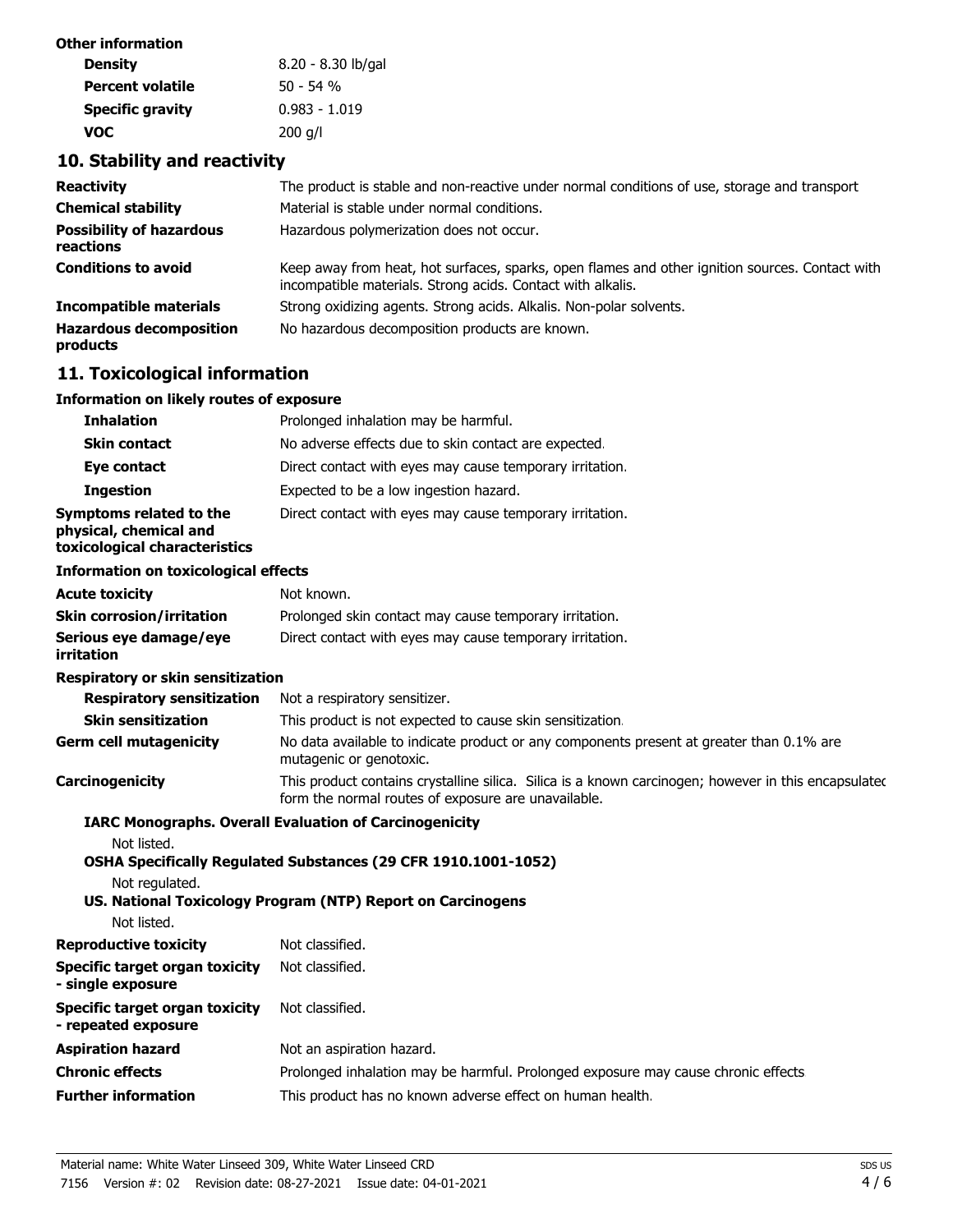# **12. Ecological information**

| Ecotoxicity                                      | The product is not classified as environmentally hazardous. However, this does not exclude the<br>possibility that large or frequent spills can have a harmful or damaging effect on the environment.                                                          |                                                                                                                   |                                                                                                                                                                                                     |
|--------------------------------------------------|----------------------------------------------------------------------------------------------------------------------------------------------------------------------------------------------------------------------------------------------------------------|-------------------------------------------------------------------------------------------------------------------|-----------------------------------------------------------------------------------------------------------------------------------------------------------------------------------------------------|
| <b>Product</b>                                   |                                                                                                                                                                                                                                                                | <b>Species</b>                                                                                                    | <b>Test Results</b>                                                                                                                                                                                 |
| White Water Linseed 309, White Water Linseed CRD |                                                                                                                                                                                                                                                                |                                                                                                                   |                                                                                                                                                                                                     |
| <b>Aquatic</b>                                   |                                                                                                                                                                                                                                                                |                                                                                                                   |                                                                                                                                                                                                     |
| Crustacea                                        | <b>EC50</b>                                                                                                                                                                                                                                                    | Daphnia                                                                                                           | 40160.6445 mg/l, 48 hours estimated                                                                                                                                                                 |
| Fish                                             | <b>LC50</b>                                                                                                                                                                                                                                                    | Fish                                                                                                              | 16819.082 mg/l, 96 hours estimated                                                                                                                                                                  |
| Persistence and degradability                    |                                                                                                                                                                                                                                                                |                                                                                                                   | No data is available on the degradability of any ingredients in the mixture.                                                                                                                        |
| <b>Bioaccumulative potential</b>                 |                                                                                                                                                                                                                                                                |                                                                                                                   |                                                                                                                                                                                                     |
| Mobility in soil                                 | No data available.                                                                                                                                                                                                                                             |                                                                                                                   |                                                                                                                                                                                                     |
| <b>Other adverse effects</b>                     | No other adverse environmental effects (e.g. ozone depletion, photochemical ozone creation<br>potential, endocrine disruption, global warming potential) are expected from this component.                                                                     |                                                                                                                   |                                                                                                                                                                                                     |
| 13. Disposal considerations                      |                                                                                                                                                                                                                                                                |                                                                                                                   |                                                                                                                                                                                                     |
| <b>Disposal instructions</b>                     | Collect and reclaim or dispose in sealed containers at licensed waste disposal site. Dispose of<br>contents/container in accordance with local/regional/national/international regulations. Do not<br>allow this material to drain into sewers/water supplies. |                                                                                                                   |                                                                                                                                                                                                     |
| Local disposal regulations                       | Dispose in accordance with all applicable regulations.                                                                                                                                                                                                         |                                                                                                                   |                                                                                                                                                                                                     |
| Hazardous waste code                             |                                                                                                                                                                                                                                                                | The waste code should be assigned in discussion between the user, the producer and the waste<br>disposal company. |                                                                                                                                                                                                     |
| Waste from residues /<br>unused products         | Dispose of in accordance with local regulations. Empty containers or liners may retain some product<br>residues. This material and its container must be disposed of in a safe manner (see: Disposal<br>instructions).                                         |                                                                                                                   |                                                                                                                                                                                                     |
| <b>Contaminated packaging</b>                    | disposal.                                                                                                                                                                                                                                                      |                                                                                                                   | Since emptied containers may retain product residue, follow label warnings even after container is<br>emptied. Empty containers should be taken to an approved waste handling site for recycling or |
|                                                  |                                                                                                                                                                                                                                                                |                                                                                                                   |                                                                                                                                                                                                     |

# **14. Transport information**

#### **DOT**

Not regulated as dangerous goods.

### **IATA**

Not regulated as dangerous goods.

#### **IMDG**

Not regulated as dangerous goods.

#### **Transport in bulk according to** Not established. **Annex II of MARPOL 73/78 and the IBC Code**

### **15. Regulatory information**

### **US federal regulations**

This product is not known to be a "Hazardous Chemical" as defined by the OSHA Hazard Communication Standard, 29 CFR 1910.1200.

### **TSCA Section 12(b) Export Notification (40 CFR 707, Subpt. D)**

Not regulated.

**CERCLA Hazardous Substance List (40 CFR 302.4)**

Not listed.

# **SARA 304 Emergency release notification**

Not regulated.

**OSHA Specifically Regulated Substances (29 CFR 1910.1001-1052)**

Not regulated.

# **Superfund Amendments and Reauthorization Act of 1986 (SARA)**

**SARA 302 Extremely hazardous substance**

Not listed.

#### **SARA 313 (TRI reporting)** Not regulated.